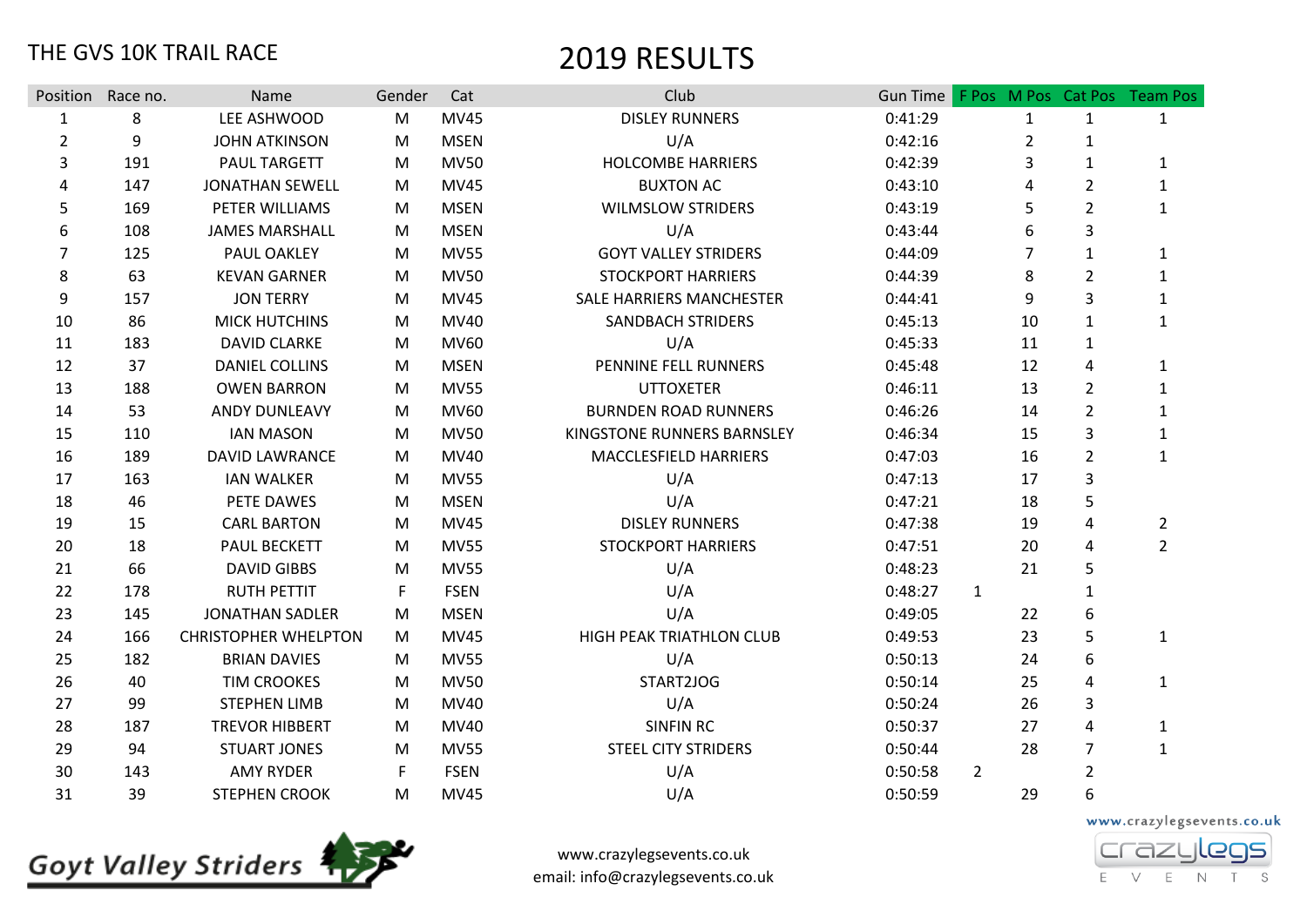| Position | Race no.       | Name                      | Gender | Cat         | Club                           |         |                |    |                | Gun Time F Pos M Pos Cat Pos Team Pos |
|----------|----------------|---------------------------|--------|-------------|--------------------------------|---------|----------------|----|----------------|---------------------------------------|
| 32       | 113            | <b>NEIL MCQUILLAN</b>     | M      | <b>MSEN</b> | U/A                            | 0:51:05 |                | 30 | $\overline{7}$ |                                       |
| 33       | 135            | <b>MARK PLATTS</b>        | M      | MV45        | STAFFORDSHIRE MOORLANDS AC     | 0:51:11 |                | 31 | $\overline{7}$ | $\mathbf{1}$                          |
| 34       | 114            | RACHEL MCVITTIE           | F      | <b>FSEN</b> | <b>CHORLTON RUNNERS</b>        | 0:51:13 | 3              |    | 3              | $\mathbf{1}$                          |
| 35       | 93             | <b>RHYS JONES</b>         | M      | MV40        | U/A                            | 0:51:36 |                | 32 | 5              |                                       |
| 36       | 65             | <b>DAVE GASKELL</b>       | M      | MV45        | <b>KNUTSFORD TRI CLUB</b>      | 0:51:38 |                | 33 | 8              | 1                                     |
| 37       | 22             | ANDREW D BOOTH            | M      | <b>MSEN</b> | U/A                            | 0:51:40 |                | 34 | 8              |                                       |
| 38       | 146            | <b>CAROLINE SCOTT</b>     | F      | <b>FV45</b> | <b>SINFIN RC</b>               | 0:51:44 | 4              |    | 1              | 1                                     |
| 39       | 106            | <b>COLIN MARSH</b>        | M      | <b>MV50</b> | HIGH PEAK TRIATHLON CLUB       | 0:51:47 |                | 35 | 5              | $\overline{2}$                        |
| 40       | 177            | <b>DAVID MURCH</b>        | M      | <b>MV45</b> | POYNTON RUNNERS                | 0:51:57 |                | 36 | 9              | $\mathbf{1}$                          |
| 41       | 88             | PHIL JACKSON              | M      | <b>MV45</b> | U/A                            | 0:52:11 |                | 37 | 10             |                                       |
| 42       | $\mathbf{1}$   | <b>PAUL AIRD</b>          | M      | MV60        | <b>DEESTRIDERS RC</b>          | 0:52:16 |                | 38 | 3              | $\mathbf{1}$                          |
| 43       | 137            | <b>GLENNIS RICHARDSON</b> | F      | <b>FV60</b> | <b>STOCKPORT HARRIERS</b>      | 0:52:45 | 5              |    | $\mathbf{1}$   | $\mathbf{1}$                          |
| 44       | 47             | <b>MATTHEW DAY</b>        | M      | MV40        | <b>GOYT VALLEY STRIDERS</b>    | 0:53:12 |                | 39 | 6              | $\overline{2}$                        |
| 45       | 111            | <b>JONATHAN MCCABE</b>    | M      | MV40        | U/A                            | 0:53:25 |                | 40 | $\overline{7}$ |                                       |
| 46       | 30             | <b>ROBIN CARRUTHERS</b>   | M      | <b>MV50</b> | U/A                            | 0:54:09 |                | 41 | 6              |                                       |
| 47       | $\overline{2}$ | AZ ALAM                   | M      | MV40        | U/A                            | 0:54:14 |                | 42 | 8              |                                       |
| 48       | 104            | <b>BILLY MAAT</b>         | M      | <b>MSEN</b> | U/A                            | 0:54:15 |                | 43 | 9              |                                       |
| 49       | 57             | <b>DUNCAN FERGUSON</b>    | M      | MV45        | NORTHWICH RUNNING CLUB         | 0:54:20 |                | 44 | 11             | 1                                     |
| 50       | 27             | <b>EMMA CAMERON</b>       | F      | <b>FSEN</b> | <b>GOYT VALLEY STRIDERS</b>    | 0:54:20 | 6              |    | 4              | 1                                     |
| 51       | 154            | <b>ISOBEL STEVENSON</b>   | F      | <b>FSEN</b> | U/A                            | 0:54:40 | $\overline{7}$ |    | 5              |                                       |
| 52       | 45             | PETER J DAVIS             | M      | <b>MSEN</b> | U/A                            | 0:54:54 |                | 45 | 10             |                                       |
| 53       | 70             | ANDY GORMAN               | M      | <b>MSEN</b> | U/A                            | 0:54:58 |                | 46 | 11             |                                       |
| 54       | 122            | <b>ALICE NIMMO</b>        | F      | <b>FSEN</b> | <b>CONGLETON HARRIERS</b>      | 0:54:58 | 8              |    | 6              | 1                                     |
| 55       | 84             | <b>NEIL HURREN</b>        | M      | MV40        | <b>MARPLE RUNNERS</b>          | 0:55:03 |                | 47 | 9              | $\mathbf{1}$                          |
| 56       | 192            | <b>WENDY TRELEASE</b>     | F      | <b>MV45</b> | <b>GLOSSOPDALE HARRIERS</b>    | 0:55:05 | 9              |    | 12             | $\mathbf{1}$                          |
| 57       | 98             | ROLINE ELIZABETH KATE LEI | F.     | <b>FSEN</b> | U/A                            | 0:55:16 | 10             |    | $\overline{7}$ |                                       |
| 58       | 79             | PHIL HOLDEN               | M      | MV40        | U/A                            | 0:56:14 |                | 48 | 10             |                                       |
| 59       | 185            | <b>GAIL LOWE</b>          | F      | <b>FV50</b> | <b>NITENDERS</b>               | 0:56:45 | 11             |    | $\mathbf{1}$   | 1                                     |
| 60       | 184            | <b>NIGEL FISHWICK</b>     | M      | MV40        | <b>SANDBACH STRIDERS</b>       | 0:57:01 |                | 49 | 11             | $\overline{2}$                        |
| 61       | 13             | <b>TARJA BARNES</b>       | F      | <b>FV50</b> | <b>WARRINGTON ROAD RUNNERS</b> | 0:57:29 | 12             |    | $\overline{2}$ | $\mathbf{1}$                          |
| 62       | 132            | <b>VICTORIA PICKFORD</b>  | F      | <b>FSEN</b> | <b>BOLLINGTON HARRIERS</b>     | 0:57:34 | 13             |    | 8              | $\mathbf 1$                           |



www.crazylegsevents.co.uk email: info@crazylegsevents.co.uk

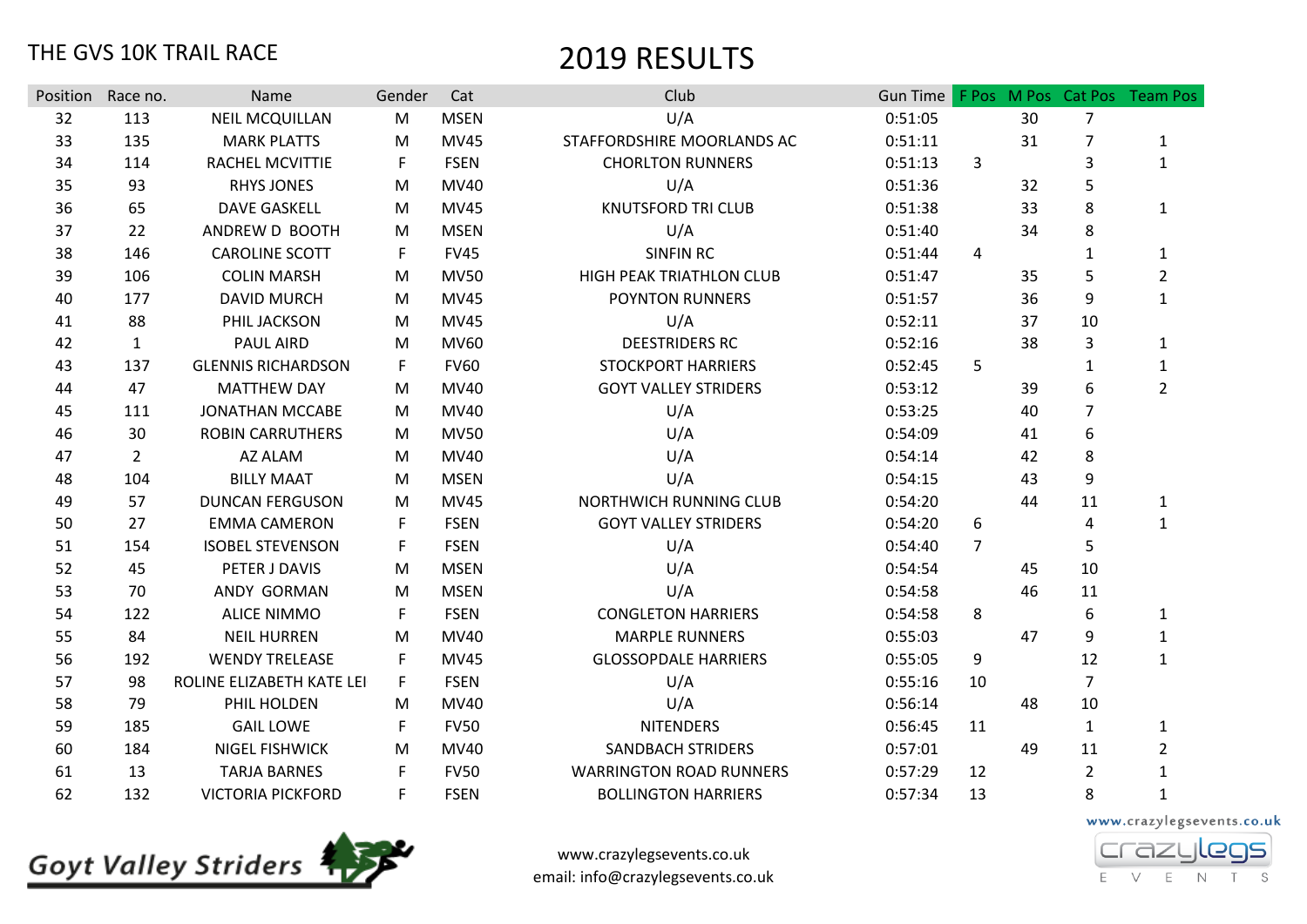| Position | Race no.       | Name                     | Gender | Cat         | Club                            | Gun Time |    |    |                | F Pos M Pos Cat Pos Team Pos |
|----------|----------------|--------------------------|--------|-------------|---------------------------------|----------|----|----|----------------|------------------------------|
| 63       | 159            | <b>HELENA TINKER</b>     | F      | <b>FV40</b> | U/A                             | 0:57:44  | 14 |    | $\mathbf{1}$   |                              |
| 64       | 156            | <b>JOSHUA STRANGE</b>    | M      | <b>MSEN</b> | U/A                             | 0:57:51  |    | 50 | 12             |                              |
| 65       | 92             | <b>ALICE JOHNSON</b>     | F      | <b>FSEN</b> | U/A                             | 0:57:52  | 15 |    | 9              |                              |
| 66       | 118            | <b>STUART MORTEN</b>     | M      | <b>MV45</b> | U/A                             | 0:58:07  |    | 51 | 13             |                              |
| 67       | 133            | <b>GILLIAN PLANT</b>     | F      | <b>FV55</b> | <b>RESOLUTION RUNNERS</b>       | 0:58:12  | 16 |    | $\mathbf{1}$   | $\mathbf{1}$                 |
| 68       | 48             | <b>NOA DIAZ</b>          | F      | <b>FV40</b> | <b>DISLEY RUNNERS</b>           | 0:58:14  | 17 |    | $\overline{2}$ | $\mathbf{1}$                 |
| 69       | 126            | <b>STEVEN O'FLAHERTY</b> | M      | <b>MSEN</b> | U/A                             | 0:58:18  |    | 52 | 13             |                              |
| 70       | 33             | <b>JULIA CHIDLEY</b>     | F      | <b>FV45</b> | U/A                             | 0:58:35  | 18 |    | $\overline{2}$ |                              |
| 71       | 51             | <b>ANDREW DODD</b>       | M      | <b>MV45</b> | <b>WILMSLOW STRIDERS</b>        | 0:58:38  |    | 53 | 14             | $\overline{2}$               |
| 72       | 14             | <b>DAVID BARNES</b>      | M      | <b>MV55</b> | <b>WARRINGTON ROAD RUNNERS</b>  | 0:58:42  |    | 54 | 8              | $\mathbf{1}$                 |
| 73       | 6              | <b>JAC ASHTON</b>        | M      | <b>MSEN</b> | U/A                             | 0:58:46  |    | 55 | 14             |                              |
| 74       | $\overline{7}$ | LISA ASHWOOD             | F      | <b>FV45</b> | <b>DISLEY RUNNERS</b>           | 0:58:54  | 19 |    | 3              | $\mathbf{1}$                 |
| 75       | 117            | <b>KAREN MOLLOY</b>      | F      | <b>FV45</b> | U/A                             | 0:58:55  | 20 |    | 4              |                              |
| 76       | 42             | <b>STEVEN CURRAN</b>     | M      | <b>MSEN</b> | U/A                             | 0:59:07  |    | 56 | 15             |                              |
| 77       | 149            | NATALIE MARIE SHANNON    | F      | <b>FSEN</b> | U/A                             | 0:59:18  | 21 |    | 10             |                              |
| 78       | 179            | <b>WAYNE PETTITT</b>     | M      | <b>MV40</b> | <b>BROUGH PARK RUNNING CLUB</b> | 0:59:27  |    | 57 | 12             | $\mathbf{1}$                 |
| 79       | 35             | PAUL CLIFFORD            | M      | <b>MV55</b> | <b>WINSTON RUNNERS</b>          | 0:59:31  |    | 58 | 9              | $\mathbf{1}$                 |
| 80       | 60             | <b>DEBBIE FORSTER</b>    | F      | <b>FV45</b> | <b>DISLEY RUNNERS</b>           | 0:59:33  | 22 |    | 5              | $\overline{2}$               |
| 81       | 186            | PAUL LOWE                | M      | <b>MV50</b> | <b>NITENDERS</b>                | 0:59:34  |    | 59 | $\overline{7}$ | $\mathbf{1}$                 |
| 82       | 59             | PETER FLINT              | M      | <b>MSEN</b> | U/A                             | 0:59:36  |    | 60 | 16             |                              |
| 83       | 44             | <b>MATTHEW DAVIES</b>    | M      | <b>MSEN</b> | U/A                             | 0:59:53  |    | 61 | 17             |                              |
| 84       | 105            | <b>KENNETH MACLEOD</b>   | M      | <b>MSEN</b> | U/A                             | 1:00:16  |    | 62 | 18             |                              |
| 85       | 50             | SALLY-ANN DODD           | F      | <b>FV40</b> | <b>WILMSLOW STRIDERS</b>        | 1:00:19  | 23 |    | 3              | $\mathbf{1}$                 |
| 86       | 67             | <b>GEOFF GILBERT</b>     | M      | <b>MV65</b> | U/A                             | 1:00:28  |    | 63 | $\mathbf{1}$   |                              |
| 87       | 174            | ROSIE WOOD               | F      | <b>FV45</b> | U/A                             | 1:00:42  | 24 |    | 6              |                              |
| 88       | 134            | <b>GARRY PLANT</b>       | M      | <b>MV45</b> | HIGH PEAK TRIATHLON CLUB        | 1:00:48  |    | 64 | 15             | 3                            |
| 89       | 55             | <b>SARAH ECCLES</b>      | F      | <b>FSEN</b> | U/A                             | 1:01:21  | 25 |    | 11             |                              |
| 90       | 116            | <b>HITEN MITHA</b>       | M      | <b>MSEN</b> | <b>CHORLTON RUNNERS</b>         | 1:01:22  |    | 65 | 19             | $\mathbf{1}$                 |
| 91       | 85             | MIKE HUSBANDS            | M      | <b>MV55</b> | U/A                             | 1:01:27  |    | 66 | 10             |                              |
| 92       | 61             | <b>JAMES GALBRAITH</b>   | M      | <b>MV50</b> | U/A                             | 1:01:57  |    | 67 | 8              |                              |
| 93       | 16             | <b>LUCY BATES</b>        | F      | <b>FV40</b> | U/A                             | 1:02:18  | 26 |    | 4              |                              |
|          |                |                          |        |             |                                 |          |    |    |                |                              |



www.crazylegsevents.co.uk email: info@crazylegsevents.co.uk

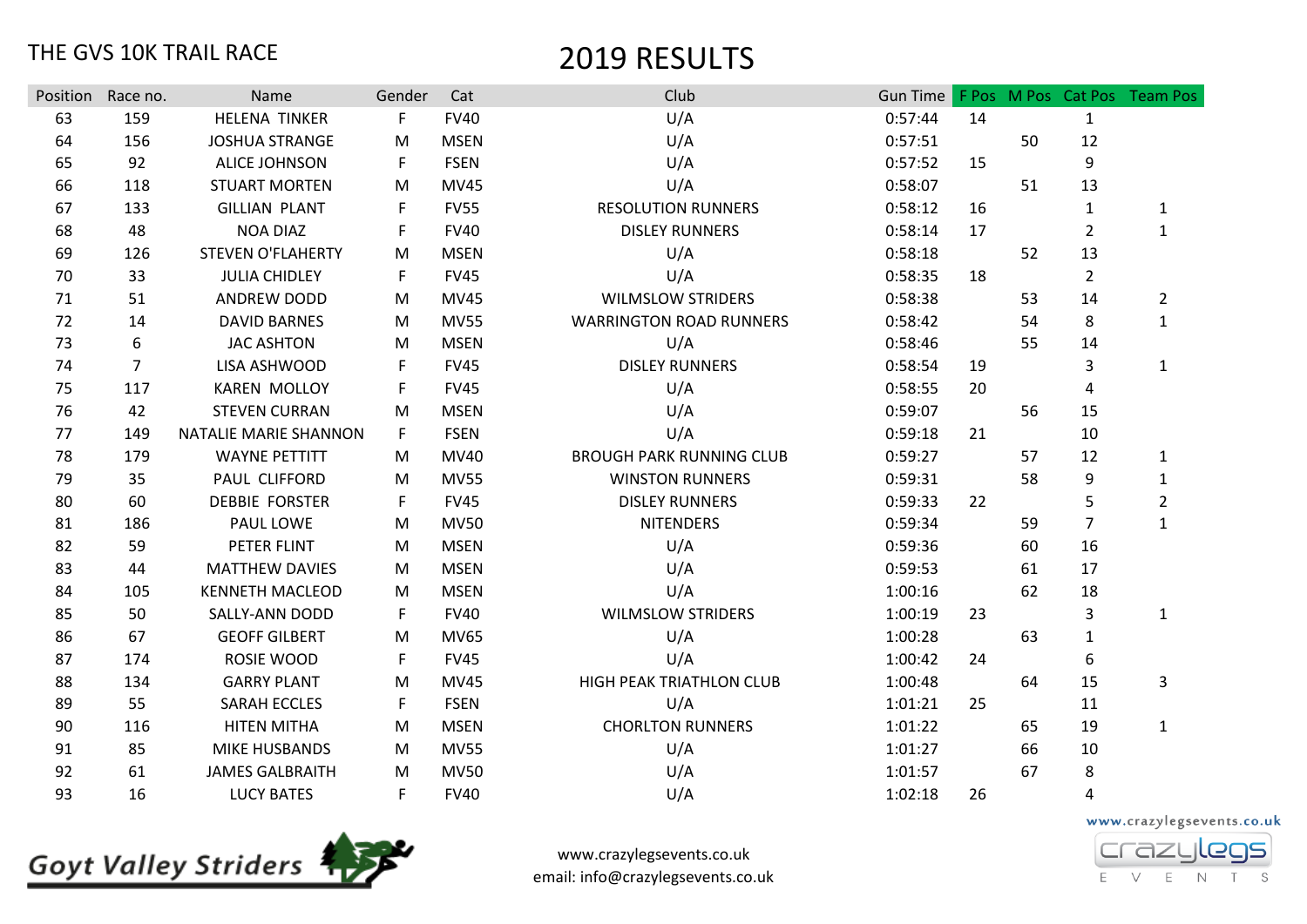|     | Position Race no. | Name                         | Gender | Cat         | Club                            | Gun Time |    |    |                | F Pos M Pos Cat Pos Team Pos |
|-----|-------------------|------------------------------|--------|-------------|---------------------------------|----------|----|----|----------------|------------------------------|
| 94  | 165               | <b>FRANCES WEST</b>          | F      | <b>FV55</b> | <b>BOLLINGTON HARRIERS</b>      | 1:02:19  | 27 |    | $\overline{2}$ | $\overline{2}$               |
| 95  | 138               | <b>HELEN RICKARDS</b>        | F      | <b>FV50</b> | U/A                             | 1:02:25  | 28 |    | 3              |                              |
| 96  | 190               | ALWYN MULRYNE                | M      | <b>MV50</b> | <b>DISLEY RUNNERS</b>           | 1:02:45  |    | 68 | 9              | 3                            |
| 97  | 72                | <b>SARAH E GROVES</b>        | F      | <b>FV40</b> | <b>DISLEY RUNNERS</b>           | 1:02:45  | 29 |    | 5              | $\overline{2}$               |
| 98  | 139               | <b>CHRISTINE RITCHIE</b>     | F      | <b>FV60</b> | MACCLESFIELD HARRIERS           | 1:02:53  | 30 |    | $\overline{2}$ | $\mathbf{1}$                 |
| 99  | 32                | <b>GEOFF CHANNON</b>         | M      | <b>MV65</b> | STAFFORDSHIRE MOORLANDS AC      | 1:03:06  |    | 69 | $\overline{2}$ | $\overline{2}$               |
| 100 | 82                | <b>MARK HUGHES</b>           | M      | <b>MSEN</b> | U/A                             | 1:03:21  |    | 70 | 20             |                              |
| 101 | 153               | <b>CATHERINE STANIFORTH</b>  | F      | <b>FV40</b> | U/A                             | 1:03:32  | 31 |    | 6              |                              |
| 102 | 34                | <b>HEATHER CLARKSON</b>      | F      | <b>FSEN</b> | U/A                             | 1:03:37  | 32 |    | 12             |                              |
| 103 | 180               | <b>JULIE PETTITT</b>         | F      | <b>FV40</b> | <b>BROUGH PARK RUNNING CLUB</b> | 1:03:38  | 33 |    | $\overline{7}$ | $\mathbf{1}$                 |
| 104 | 77                | <b>MAXINE HICKSON</b>        | F      | <b>FV45</b> | U/A                             | 1:03:40  | 34 |    | $\overline{7}$ |                              |
| 105 | 141               | <b>HEATHER ROONEY</b>        | F      | <b>FV50</b> | <b>LYME RUNNERS</b>             | 1:03:44  | 35 |    | 4              | 1                            |
| 106 | 10                | <b>LOIS AXSON</b>            | F      | <b>FSEN</b> | <b>BOALLOY RUNNING CLUB</b>     | 1:03:54  | 36 |    | 13             | $\mathbf{1}$                 |
| 107 | 107               | REBECCA MARSHALL             | F      | <b>FSEN</b> | U/A                             | 1:03:54  | 37 |    | 14             |                              |
| 108 | 75                | <b>GAIL HEATHCOTE-MILNER</b> | F      | <b>FV55</b> | U/A                             | 1:04:02  | 38 |    | 3              |                              |
| 109 | 78                | <b>FAYE HODGKINSON</b>       | F      | <b>FV60</b> | U/A                             | 1:04:17  | 39 |    | 3              |                              |
| 110 | 148               | SARAH L SEWELL               | F      | <b>FV55</b> | <b>BUXTON AC</b>                | 1:04:19  | 40 |    | 4              | 1                            |
| 111 | 128               | <b>FRANK O'ROURKE</b>        | M      | <b>MSEN</b> | U/A                             | 1:04:35  |    | 71 | 21             |                              |
| 112 | 101               | <b>HEATHER LITTLEMORE</b>    | F      | <b>FSEN</b> | U/A                             | 1:04:36  | 41 |    | 15             |                              |
| 113 | 90                | <b>BECKY JENKINS EVANS</b>   | F      | <b>FSEN</b> | U/A                             | 1:04:39  | 42 |    | 16             |                              |
| 114 | 62                | <b>JOSIE GALBRAITH</b>       | F      | <b>FV40</b> | <b>CONGLETON HARRIERS</b>       | 1:04:48  | 43 |    | 8              | $\overline{2}$               |
| 115 | 83                | <b>GEOFFREY HJ HULL</b>      | M      | <b>MV70</b> | MACCLESFIELD HARRIERS           | 1:04:52  |    | 72 | $\mathbf{1}$   | $\overline{2}$               |
| 116 | 181               | <b>ROSS KENNEDY</b>          | M      | MV40        | U/A                             | 1:05:03  |    | 73 | 13             |                              |
| 117 | 120               | <b>GINA NEWMAN</b>           | F      | <b>FV40</b> | U/A                             | 1:05:21  | 44 |    | 9              |                              |
| 118 | 3                 | KOIA ALEXANDRA               | F      | <b>FSEN</b> | LONELY GOAT RC                  | 1:05:21  | 45 |    | 17             | $\mathbf{1}$                 |
| 119 | 160               | <b>GILL TURTON</b>           | F      | <b>FSEN</b> | U/A                             | 1:05:42  | 46 |    | 18             |                              |
| 120 | 176               | <b>CHRIS JOHNSON</b>         | M      | <b>MV70</b> | <b>EAST CHESHIRE HARRIERS</b>   | 1:05:43  |    | 74 | $\overline{2}$ | 1                            |
| 121 | 129               | <b>SALLY OWEN</b>            | F      | <b>FV50</b> | <b>MATLOCK ATHLETIC CLUB</b>    | 1:05:49  | 47 |    | 5              | 1                            |
| 122 | 17                | <b>DAVID BAUGH</b>           | M      | <b>MV45</b> | NORTHWICH RUNNING CLUB          | 1:05:56  |    | 75 | 16             | $\overline{2}$               |
| 123 | 81                | PADDY HORGAN                 | M      | <b>MV55</b> | <b>GOYT VALLEY STRIDERS</b>     | 1:06:51  |    | 76 | 11             | 3                            |
| 124 | 4                 | PETER AMBROSE                | M      | <b>MV60</b> | <b>GOYT VALLEY STRIDERS</b>     | 1:07:05  |    | 77 | 4              | 4                            |

**Goyt Valley Striders** 

www.crazylegsevents.co.uk email: info@crazylegsevents.co.uk